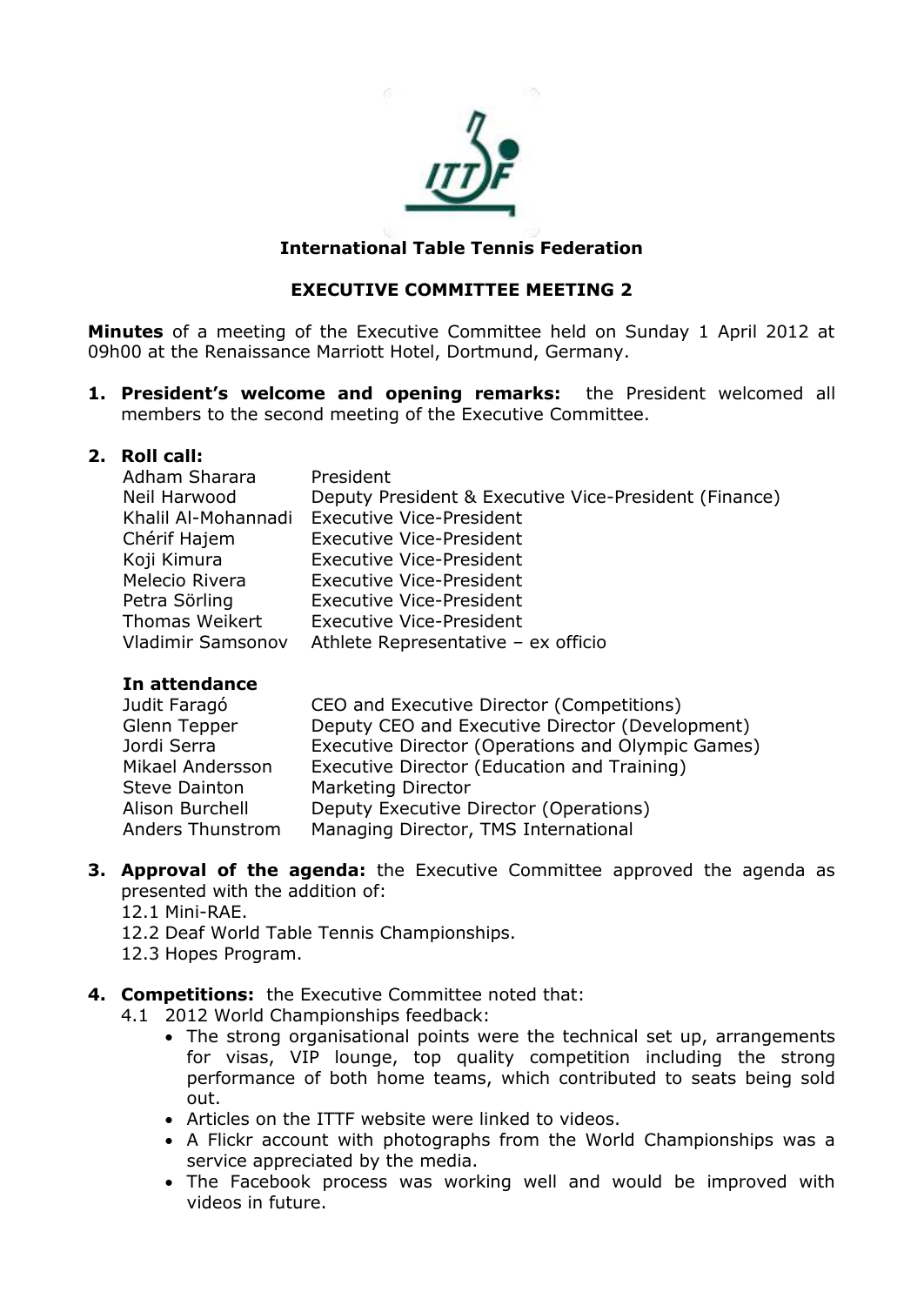- Interviews by Messrs Marshall and Dong Wang were available with articles on the website.
- Media releases were going out on a regular basis.
- In the last 7 days, the traffic on ittf.com had increased 290%.
- There was approximately €8000 of expenses to be shared with the organising committee with regard to "no-shows", some of which would be recovered.
- Congo DR still had a debt outstanding from Moscow plus an outstanding payment from Dortmund but the NOC had indicated that payment would be made in early April 2012.
- A meeting had been held with Chile TTA but no payment had yet been made.
- 4.2 2012 World Junior Championships update:
	- Follow up meetings had been held with all possible hosting associations.
	- India had indicated it was able to bring the 2013 World Junior Championships forward to 2012 to coincide with its  $75<sup>th</sup>$  anniversary.
	- Hyderabad, host of the previous world cadet challenge and junior circuit finals, had been proposed.
	- The venue proposed was 4-years old, the organisers had sufficient personnel to organise the event, television coverage had been secured and the Competition Director had been requested to do an inspection as soon as possible.
	- The proposed dates for the event were 9 to 16 December 2012.
	- The TTF of India had requested assistance to secure remaining sponsorship and to make contact with Volkswagen.
	- If 2012 was re-allocated, the bid for the 2013 World Junior Championships should be opened for the Executive Committee to allocate as soon as possible with priority given to an African candidate.

# **1-EC-04-2012**

The Executive Committee resolved to:

- a) Require Congo DR TTA to pay its outstanding debt by the end of April 2012 failing which the association would be suspended.
- b) Request the Executive Director (Operations and Olympic Games) to pursue Chile TTA for its payment.
- c) Re-allocate the 2012 World Junior Championships to Hyderabad, India, as mandated to the EC by the Board of Directors.
- d) Request the Executive Director (Competitions) to open the bids for the 2013 World Junior Championships as soon as possible.

Unanimously agreed

- **5. TMS International update:** the Executive Committee noted that:
	- Staff from Tissot, the new sponsor, had visited the World Championships and if the television exposure was sufficient, they would consider extending the sponsorship.
	- The other sponsors of the event were satisfied with the World Championships and exposure received.
	- The next priority was to get the 2012 agreement with Volkswagen signed.
	- Stiga had signed an agreement to provide the equipment for the 2013 and 2015 World Team Cups.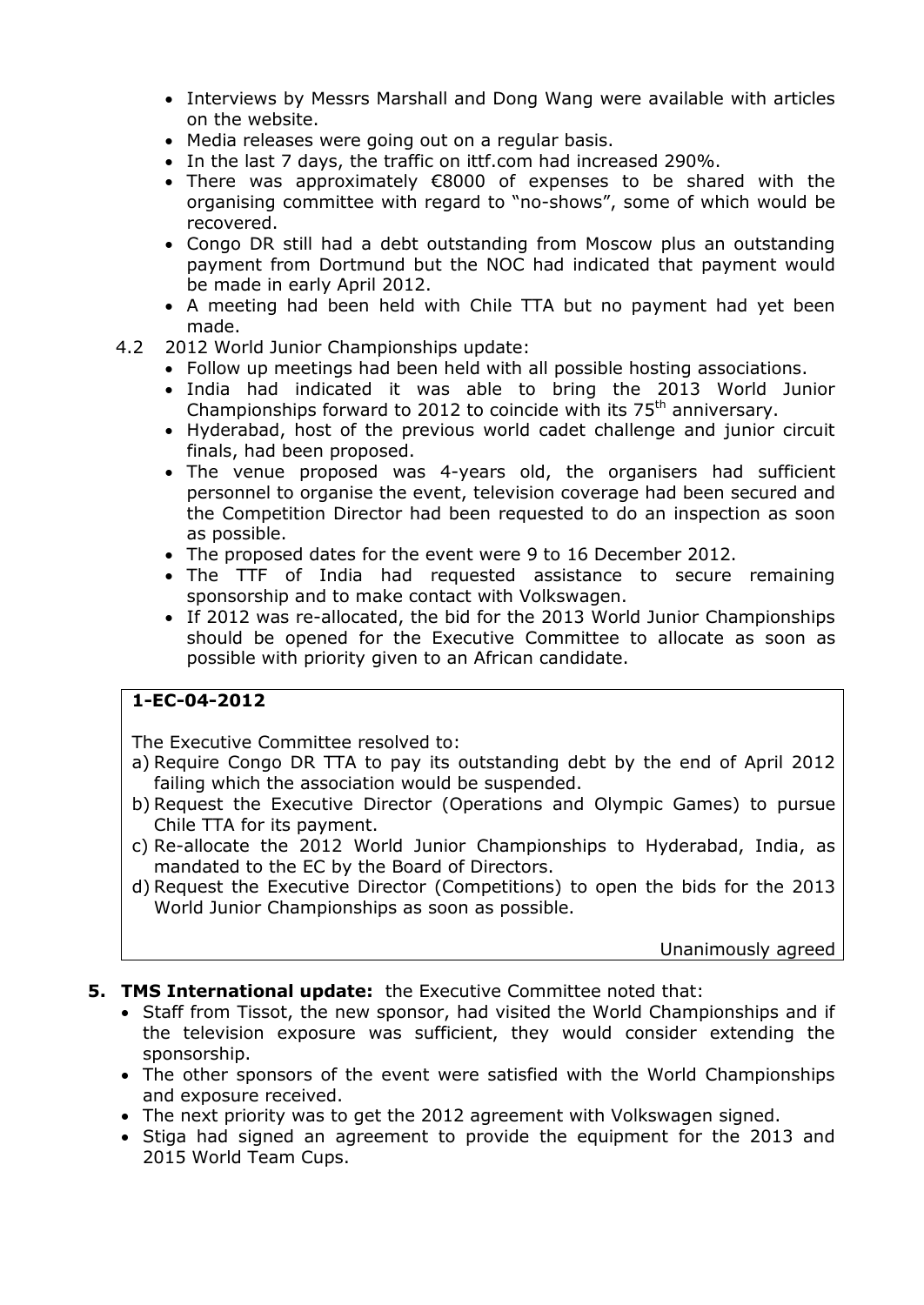- The orientation of the 4 tables in the show-court arena was not conducive for television coverage as corners of the hall were often caught on the TV cameras instead of the spectators.
- Some statistical, speed and spin information could be shown on television but required a significant financial investment.
- The synchronisation of technology (results system, internet connections, servers, routers, etc.) would be required regularly in advance of events due to the complexity in technology.

# **6. Follow-up and review of the AGM and BoD:** the Executive Committee noted that:

- Many proposals were included from the committee review, which had been passed, but could be modified in future if necessary.
- From the time the Women's Working Group had been established, with full integration of gender equity throughout the organisation, it had been envisaged that it would be dissolved when full integration objectives were reached.
- With the dissolution of the Women's WG and the requirement for 25% women's representatives on all committees, national associations would have to consider the option of nominating women for other committees.
- A process to produce the "mission statement" for racket control had to be established.
- Some experiments should also be done with thicker rubbers to see the impact of the current limits.
- Manufacturers were now focusing on the production of sponge.
- Currently it was difficult to measure the thickness correctly and the blade could not be verified and so the Equipment Committee had asked Japan to experiment in these areas.
- The Hellenic Association would be requested to test their proposal for alternating service in doubles.
- The "hawk eye" concept could not be implemented as the table could move which would negate the accuracy of the "hawk eye" but the edge of the table would need to be cut at an angle to reduce controversial "edge" calls.
- Four new tables were used in the World Championships, which had not been tested at previous events, but which were ITTF approved.

# **2-EC-04-2012**

The Executive Committee resolved that:

- a) The President, Deputy President and Executive Director (Operations and Olympic Games) should meet to give guidelines and timeframes to the Equipment Committee and URC to submit the "mission statement" for racket control.
- b) The Executive Director (Operations and Olympic Games) to inform the Hellenic Association to undertake tests and report on the impact of proposal 16.
- c) The Executive Director (Operations and Olympic Games) to inform the Nominations Committee of its mandate in relation to the merit award.

Unanimously agreed

# **7. Finance:** the Executive Committee noted that:

- 7.1 Report on the transfer of finances to Lausanne:
	- Initial training for the use of MYOB had been started.
	- The transfer of invoices for payment to Lausanne had been initiated.
- 7.2 Continental Agreements 2013-2016: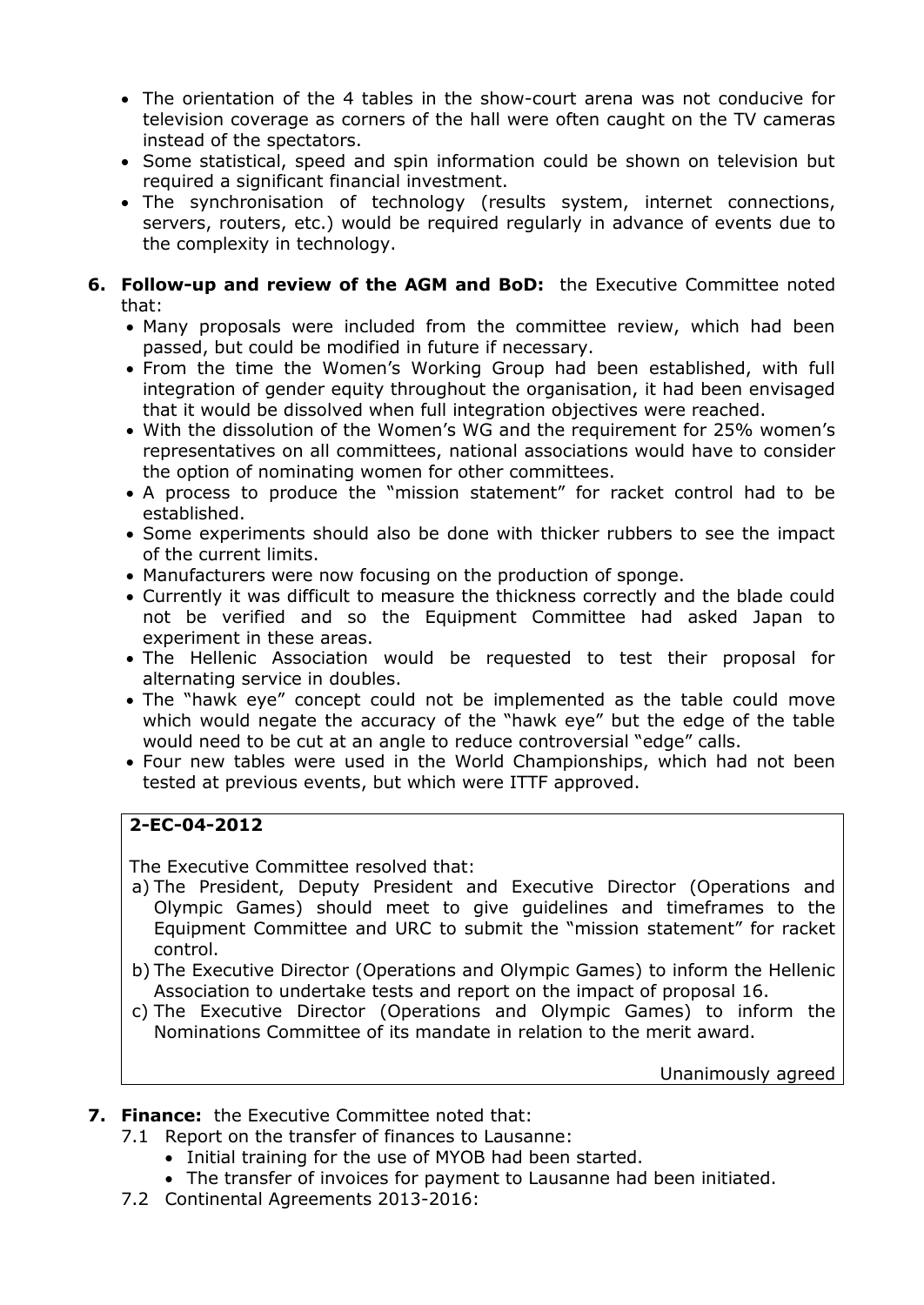- The main changes made following the increase in the allocation by 30% were that no matching funds would be requested, the costs of the World Cadet Challenge training camp had been included in the budget and education and training had been incorporated.
- Eligibility criteria that the continental federation be affiliated and use the ITTF brand name had been established.
- The affiliation process would be formally incorporated at the AGM in 2013.

# **3-EC-04-2012**

The Executive Committee approved the allocations, and associated conditions, for the continental development plan fund.

Unanimously agreed

- **8. Directives for world title events, Olympic and Paralympic Games:** the Executive Committee noted that:
	- The directives had been updated to include new terminology of "racket testing coordinator" and the means of appointing such a match official (an umpire from the host in the first instance, failing which, from a nearby association).
	- The proposal included the organisers covering the costs of the referees' team for all ITTF sanctioned events.
	- Given that contracts for 2012 had been signed in most instances, the preferred effective date would be 1 January 2013.

### **4-EC-04-2012**

The Executive Committee resolved to approve the updated directives for world title events, Olympic and Paralympic Games to come into effect on 1 January 2013.

Unanimously agreed

- **9. Staff update:** the Executive Committee noted that:
	- With the non-renewal of the contract of the Media Manager, all functions had been re-allocated to other staff members.
	- The Executive Director (Operations and Olympic Games) expressed disappointment with the process and outcome of the discussions with the Media Manager.
	- Once discussions with a staff member had been concluded and an offer made, it was a final offer and all staff should be alerted to this process.
	- For the future, the media function would transform to a promotion function run from the Singapore office.
	- Contract negotiations were underway with the Equipment Manager but for 3 months, she would work for LOCOG as athlete services manager.
	- A recommendation to appoint a technical equipment expert would be investigated.
	- Agreement had not been reached with the statistician.
	- Thanks were expressed to the 25 staff members who contributed to the success of the World Championships.
- **10. Dates of future meetings:** the Executive Committee noted that its next meetings would be held as follows: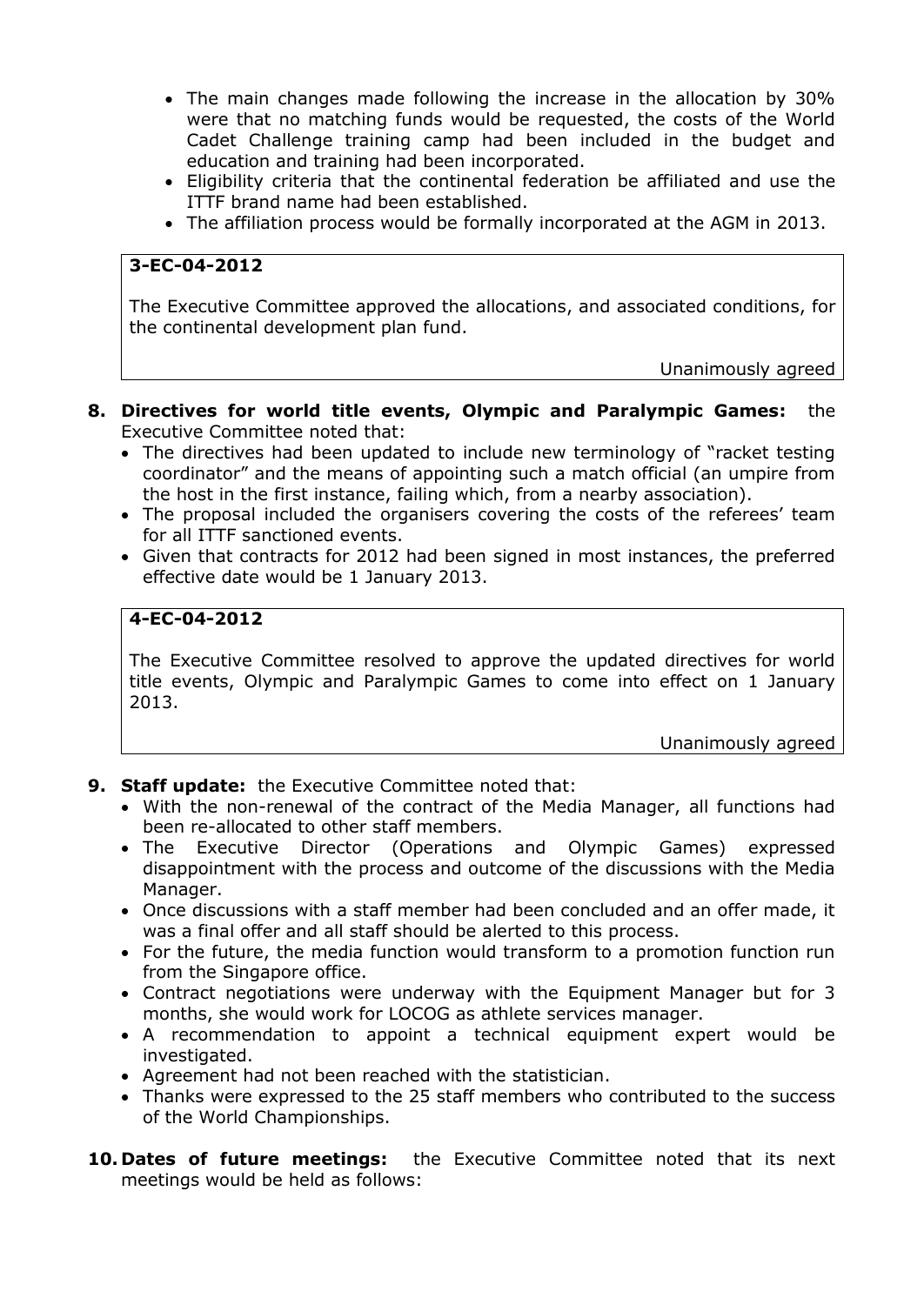- 14.1 Next EC meeting: a date to be finalised during the Olympic Games in July 2012 in London, preferably on the first day of competition so that all members could attend.
- 14.2 Future EC and DCC meetings: an Executive Committee meeting would be held around late September 2012, and EC, DCC and OPC meetings to be held in December possibly during the World Junior Championships.
- **11. Legal:** the Executive Committee noted that:
	- 11.1 Update on "World Championships of Ping Pong" and court case with the Sandman Group:
		- The President updated the EC on the court case with the Sandman group. More details would be provided as the case progressed.
	- 11.2 Update on registration of ITTF titles:
		- The registration of "world table tennis championships" was ongoing in the country hosting the event.
		- "itTV" was too close to "ITV" in Britain and therefore could not be registered there.
		- Several Internet domains with the words "world championships", "table tennis", "ping pong" and "world cups" had been registered and all redirected to ittf.com.
		- "ITTF World Tour" had been registered in Switzerland and would be registered in traditional host countries of events on the tour.

### **12. Any other business:** the Executive Committee noted that:

- 12.1 Mini-RAE:
	- The day of the voluntary tests at these World Championships, there had been some strange VOC results.
	- The testing was stopped and a meeting had been held with the manufacturers regarding proper calibration.
	- New calibration was required each morning for the mini-RAE machines according to the manual.
	- The racket testing system was continually being refined.
- 12.2 2012 Deaf World Table Tennis Championships:
	- This event would be held in Japan from 29 April to 6 May 2012.
	- The ITTF had supported the organisers who had appointed Mr Koji Kimura as a member of the technical committee and ratified the appointment of the deputy referee.

12.3 ITTF Hopes: 65 countries had registered for the Hopes Program.

# **5-EC-04-2012**

The Executive Committee resolved to approve the hosting of the 2012 Deaf World Table Tennis Championships in Japan.

Unanimously agreed

# **6-EC-04-2012**

The Executive Committee resolved that:

- a) The Executive Director (Competitions) request the Japan Table Tennis Association to submit a formal application of recognition for the 2012 Deaf World Table Tennis Championships.
- b) The Executive Director (Operations and Olympic Games) provide Mr Samsonov